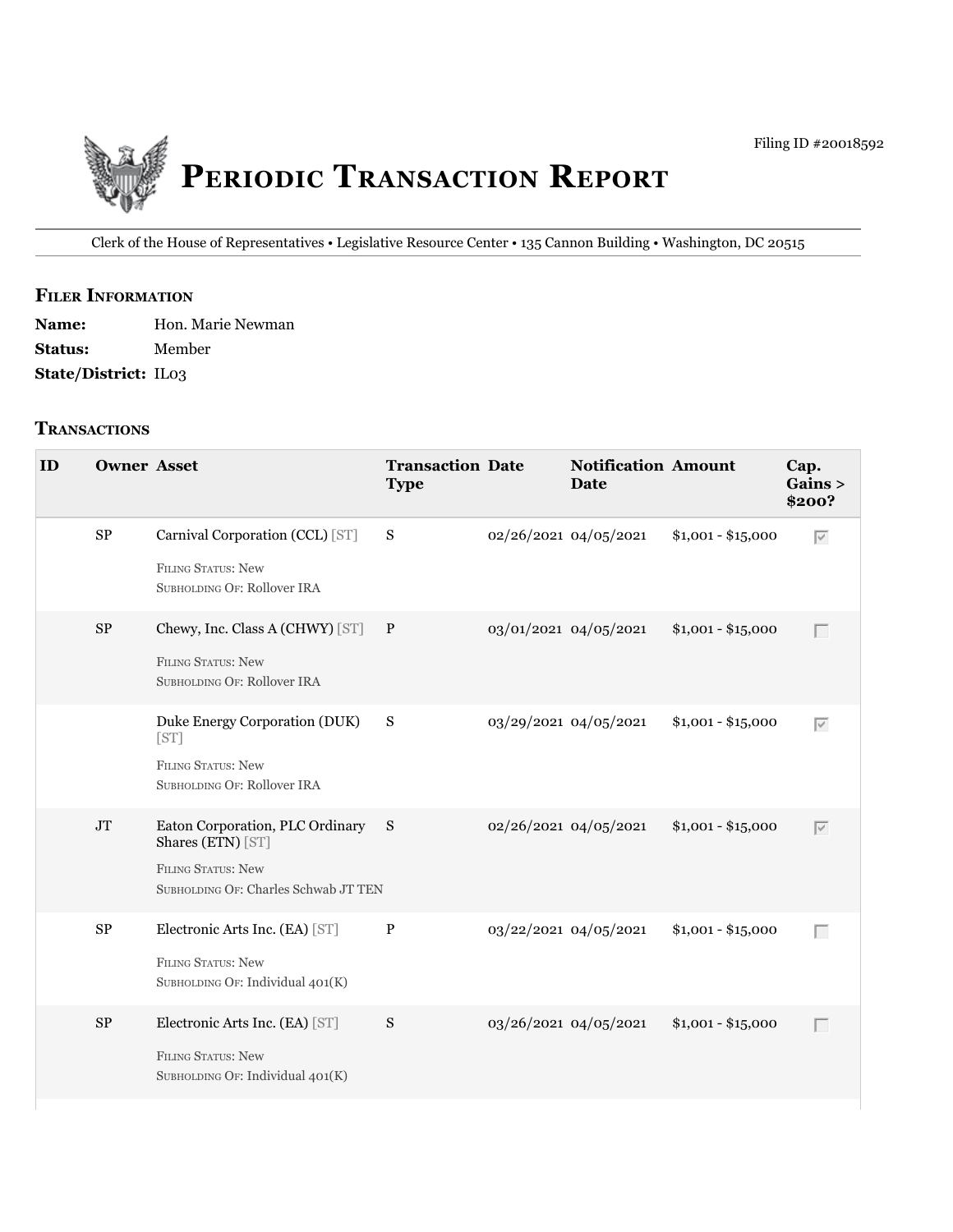| ID | <b>Owner Asset</b> |                                                                                                                              | <b>Transaction Date</b><br><b>Type</b> | <b>Notification Amount</b><br>Date |                         | Cap.<br>Gains ><br>\$200? |
|----|--------------------|------------------------------------------------------------------------------------------------------------------------------|----------------------------------------|------------------------------------|-------------------------|---------------------------|
|    |                    | FedEx Corporation (FDX) [ST]<br><b>FILING STATUS: New</b><br>SUBHOLDING OF: Rollover IRA                                     | S                                      | 03/15/2021 04/05/2021              | $$15,001 -$<br>\$50,000 | Г                         |
|    | ${\rm SP}$         | FedEx Corporation (FDX) [ST]<br>FILING STATUS: New<br>SUBHOLDING OF: Individual 401(K)                                       | $\, {\bf P}$                           | 03/29/2021 04/05/2021              | $$15,001 -$<br>\$50,000 | $\Box$                    |
|    | ${\rm SP}$         | FedEx Corporation (FDX) [ST]<br>FILING STATUS: New<br>SUBHOLDING OF: Rollover IRA                                            | S                                      | 03/12/2021 04/05/2021              | $$15,001 -$<br>\$50,000 | $\overline{\vee}$         |
|    | $\rm SP$           | FedEx Corporation (FDX) [ST]<br><b>FILING STATUS: New</b><br>SUBHOLDING OF: Rollover IRA                                     | P                                      | 03/15/2021 04/05/2021              | $$15,001 -$<br>\$50,000 | $\Box$                    |
|    | ${\rm SP}$         | FedEx Corporation (FDX) [ST]<br>FILING STATUS: New<br>SUBHOLDING OF: Rollover IRA                                            | S                                      | 03/19/2021 04/05/2021              | $$15,001 -$<br>\$50,000 | $\overline{\vee}$         |
|    | $\rm SP$           | FedEx Corporation (FDX) [ST]<br><b>FILING STATUS: New</b><br>SUBHOLDING OF: Rollover IRA                                     | $\mathbf{P}$                           | 03/22/2021 04/05/2021              | $$15,001 -$<br>\$50,000 | $\Box$                    |
|    | $\rm SP$           | FedEx Corporation (FDX) [ST]<br><b>FILING STATUS: New</b><br>SUBHOLDING OF: Rollover IRA                                     | S                                      | 03/26/2021 04/05/2021              | $$15,001 -$<br>\$50,000 | $\overline{\vee}$         |
|    | $\rm SP$           | <b>International Business Machines</b><br>Corporation (IBM) [ST]<br>FILING STATUS: New<br>SUBHOLDING OF: Rollover IRA        | S                                      | 03/05/2021 04/05/2021              | $$1,001 - $15,000$      | $\Box$                    |
|    |                    | <b>International Business Machines</b><br>Corporation (IBM) [ST]<br><b>FILING STATUS: New</b><br>SUBHOLDING OF: Rollover IRA | S                                      | 03/29/2021 04/05/2021              | $$1,001 - $15,000$      | $\overline{\vee}$         |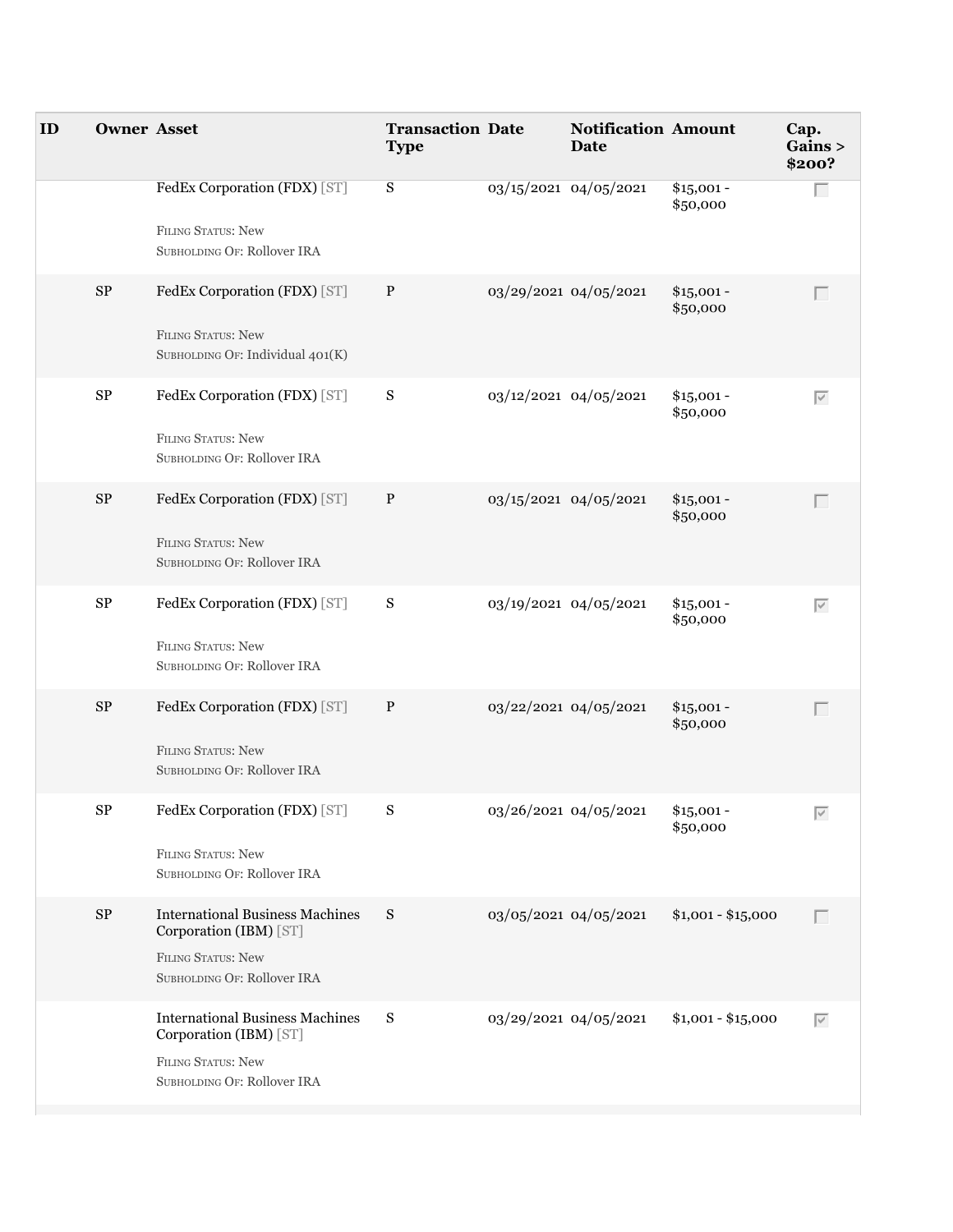| ID | <b>Owner Asset</b> |                                                                                                   | <b>Transaction Date</b><br><b>Type</b> | <b>Notification Amount</b><br><b>Date</b> |                    | Cap. | Gains ><br>\$200? |
|----|--------------------|---------------------------------------------------------------------------------------------------|----------------------------------------|-------------------------------------------|--------------------|------|-------------------|
|    | SP                 | Kroger Company (KR) [ST]<br>FILING STATUS: New<br>SUBHOLDING OF: Rollover IRA                     | S                                      | 03/05/2021 04/05/2021                     | $$1,001 - $15,000$ |      | г                 |
|    | $\rm JT$           | Lemonade, Inc. (LMND) [ST]<br>FILING STATUS: New<br>SUBHOLDING OF: Charles Schwab JT TEN          | $\mathbf{P}$                           | 03/01/2021 04/05/2021                     | $$1,001 - $15,000$ |      | Г                 |
|    | $\rm JT$           | Lemonade, Inc. (LMND) [ST]<br>FILING STATUS: New<br>SUBHOLDING OF: Charles Schwab JT TEN          | S                                      | 03/12/2021 04/05/2021                     | $$1,001 - $15,000$ |      | $\Box$            |
|    | ${\rm SP}$         | Lemonade, Inc. (LMND) [ST]<br>FILING STATUS: New<br>SUBHOLDING OF: Rollover IRA                   | $\mathbf{P}$                           | 03/15/2021 04/05/2021                     | $$1,001 - $15,000$ |      | Г                 |
|    | ${\rm SP}$         | Lemonade, Inc. (LMND) [ST]<br>FILING STATUS: New<br>SUBHOLDING OF: Rollover IRA                   | S                                      | 03/15/2021 04/05/2021                     | $$1,001 - $15,000$ |      | $\overline{\vee}$ |
|    | ${\rm SP}$         | Pfizer, Inc. (PFE) [ST]<br><b>FILING STATUS: New</b><br>SUBHOLDING OF: Rollover IRA               | ${\bf S}$                              | 03/11/2021 04/05/2021                     | $$1,001 - $15,000$ |      | Г                 |
|    | ${\rm SP}$         | Pfizer, Inc. (PFE) [ST]<br><b>FILING STATUS: New</b><br>SUBHOLDING OF: Rollover IRA               | ${\bf S}$                              | 03/12/2021 04/05/2021                     | $$1,001 - $15,000$ |      | $\Box$            |
|    | $\rm JT$           | Ryder System, Inc. (R) [ST]<br>FILING STATUS: New<br>SUBHOLDING OF: Charles Schwab JT TEN         | S                                      | 03/19/2021 04/05/2021                     | $$1,001 - $15,000$ |      | $\overline{\vee}$ |
|    | ${\rm SP}$         | Tesla, Inc. (TSLA) [OP]<br>FILING STATUS: New<br>SUBHOLDING OF: Rollover IRA<br>DESCRIPTION: call | ${\bf S}$                              | 03/22/2021 04/05/2021                     | $$1,001 - $15,000$ |      | $\overline{\vee}$ |
|    | ${\rm SP}$         | Tesla, Inc. (TSLA) [OP]<br><b>FILING STATUS: New</b><br>SUBHOLDING OF: Rollover IRA               | ${\bf S}$                              | 03/29/2021 04/05/2021                     | $$1,001 - $15,000$ |      | $\overline{\vee}$ |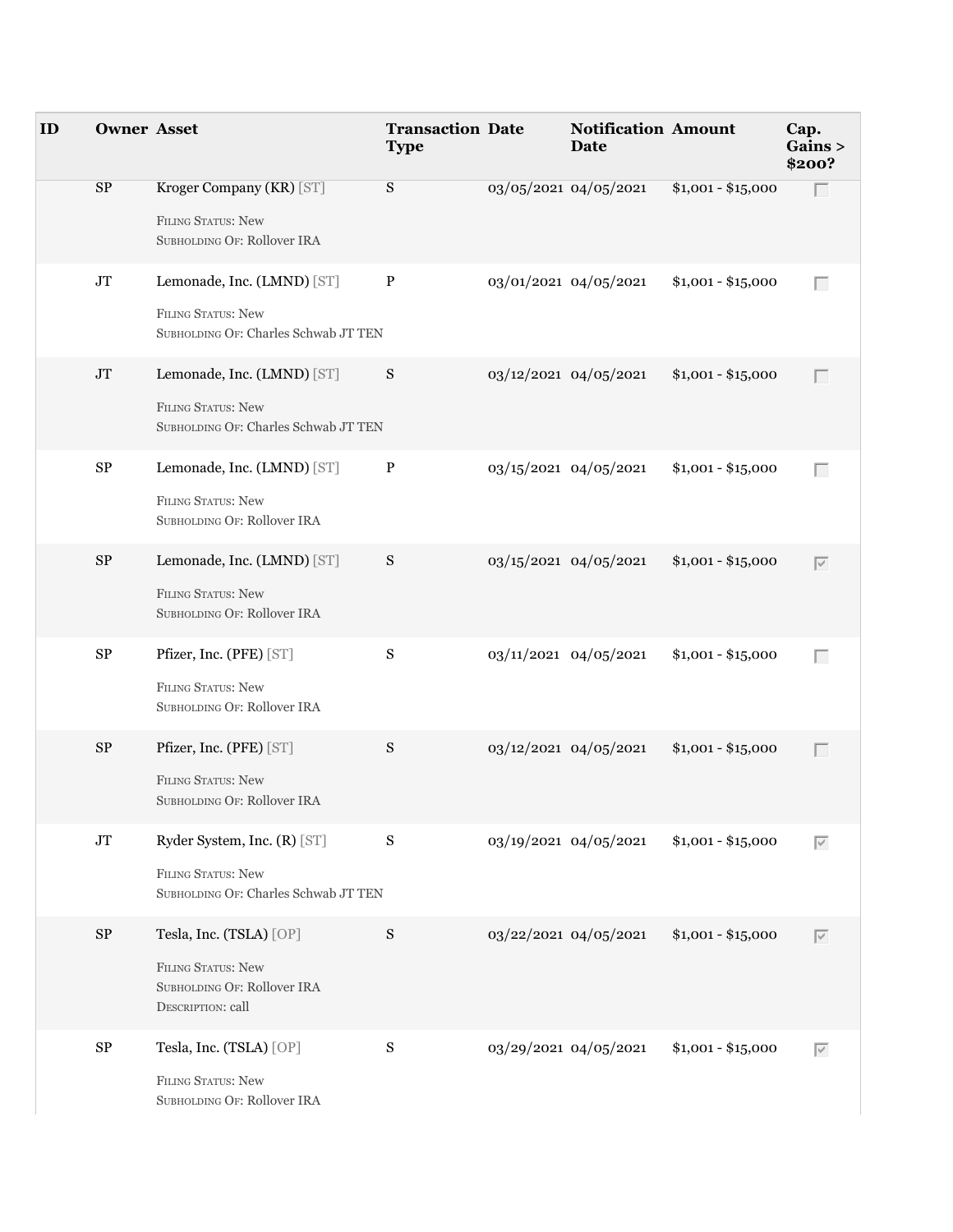| ID | <b>Owner Asset</b> |                                                                        | <b>Transaction Date</b><br><b>Type</b> |                       | <b>Notification Amount</b><br><b>Date</b> |                          | Cap.<br>\$200? | Gains >           |
|----|--------------------|------------------------------------------------------------------------|----------------------------------------|-----------------------|-------------------------------------------|--------------------------|----------------|-------------------|
|    |                    | DESCRIPTION: call                                                      |                                        |                       |                                           |                          |                |                   |
|    | SP                 | Tesla, Inc. (TSLA) [ST]                                                | P                                      |                       | 03/29/2021 04/05/2021                     | $$50,001 -$<br>\$100,000 |                | Г                 |
|    |                    | FILING STATUS: New<br>SUBHOLDING OF: Rollover IRA                      |                                        |                       |                                           |                          |                |                   |
|    | ${\rm SP}$         | Tesla, Inc. (TSLA) [OP]                                                | ${\bf S}$                              |                       | 03/01/2021 04/05/2021                     | $$1,001 - $15,000$       |                | $\overline{\vee}$ |
|    |                    | FILING STATUS: New<br>SUBHOLDING OF: Rollover IRA<br>DESCRIPTION: call |                                        |                       |                                           |                          |                |                   |
|    | $\rm JT$           | Trupanion, Inc. (TRUP) [ST]                                            | $\mathbf{P}$                           |                       | 03/22/2021 04/05/2021                     | $$1,001 - $15,000$       |                | Г                 |
|    |                    | <b>FILING STATUS: New</b><br>SUBHOLDING OF: Charles Schwab JT TEN      |                                        |                       |                                           |                          |                |                   |
|    | ${\rm SP}$         | United Parcel Service, Inc. (UPS) P<br>[ST]                            |                                        |                       | 03/15/2021 04/05/2021                     | $$15,001 -$<br>\$50,000  |                | Г                 |
|    |                    | <b>FILING STATUS: New</b><br>SUBHOLDING OF: Individual 401(K)          |                                        |                       |                                           |                          |                |                   |
|    | $\rm SP$           | United Parcel Service, Inc. (UPS)<br>[ST]                              | S                                      |                       | 03/05/2021 04/05/2021                     | $$15,001 -$<br>\$50,000  |                |                   |
|    |                    | FILING STATUS: New<br>SUBHOLDING OF: Rollover IRA                      |                                        |                       |                                           |                          |                |                   |
|    | ${\rm SP}$         | United Parcel Service, Inc. (UPS) S<br>[ST]                            |                                        | 03/26/2021 04/05/2021 |                                           | $$15,001 -$<br>\$50,000  |                | Г                 |
|    |                    | <b>FILING STATUS: New</b><br>SUBHOLDING OF: Individual 401(K)          |                                        |                       |                                           |                          |                |                   |
|    | $\rm SP$           | United Parcel Service, Inc. (UPS) S<br>[ST]                            |                                        |                       | 03/26/2021 04/05/2021                     | $$15,001 -$<br>\$50,000  |                | Г                 |
|    |                    | <b>FILING STATUS: New</b><br>SUBHOLDING OF: Rollover IRA               |                                        |                       |                                           |                          |                |                   |
|    | $\rm SP$           | United Parcel Service, Inc. (UPS)<br>[ST]                              | $\mathbf{P}$                           |                       | 03/11/2021 04/05/2021                     | $$15,001 -$<br>\$50,000  |                | Г                 |
|    |                    | FILING STATUS: New<br>SUBHOLDING OF: Rollover IRA                      |                                        |                       |                                           |                          |                |                   |
|    | $\rm SP$           | Vroom, Inc. (VRM) [ST]                                                 | ${\bf S}$                              |                       | 03/01/2021 04/05/2021                     | $$1,001 - $15,000$       |                | Г                 |
|    |                    | FILING STATUS: New<br>SUBHOLDING OF: Rollover IRA                      |                                        |                       |                                           |                          |                |                   |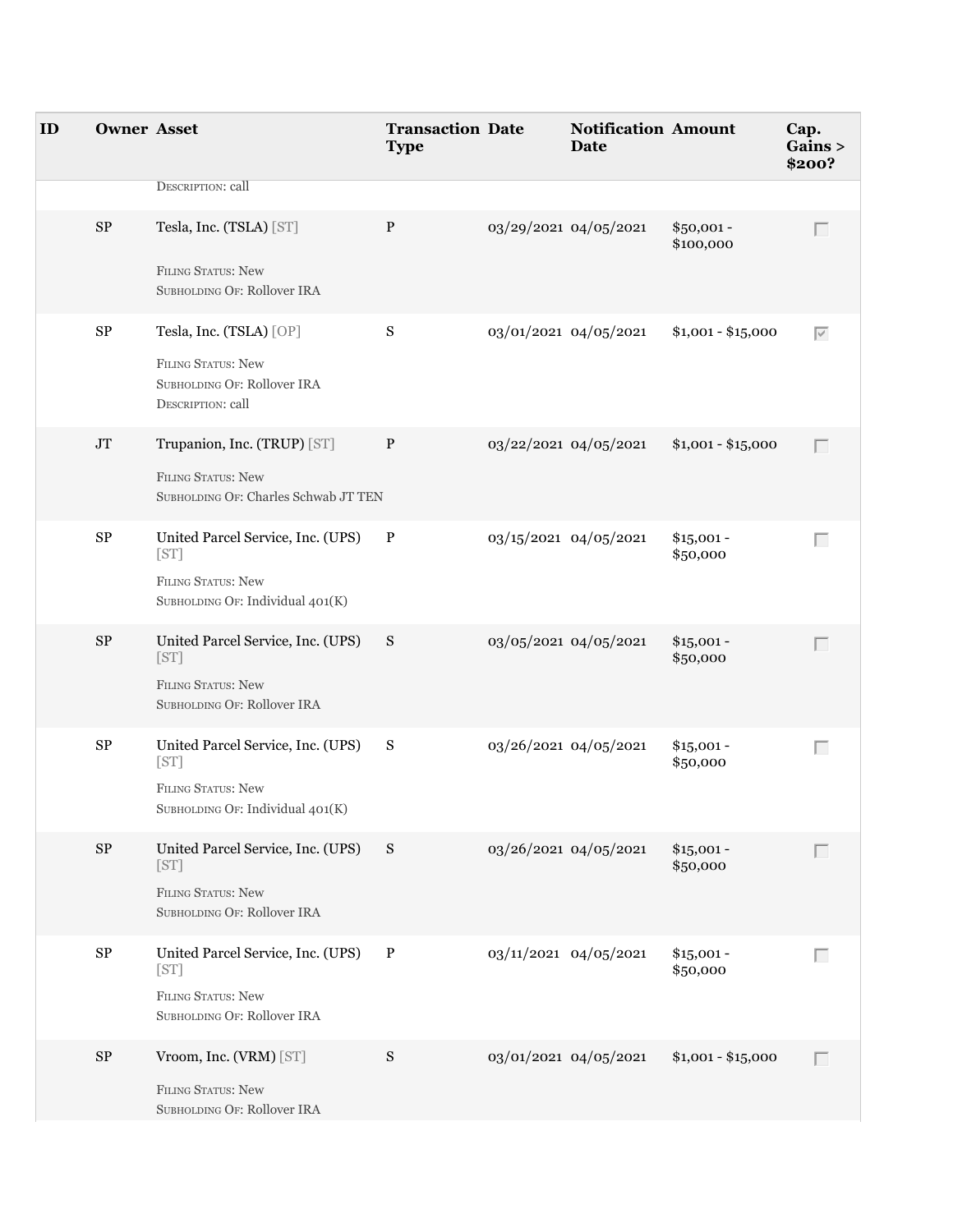| ID | <b>Owner Asset</b> |                                                                                                                                           | <b>Transaction Date</b><br><b>Type</b> |                       | <b>Notification Amount</b><br>Date |                         | Cap.<br>Gains ><br>\$200? |
|----|--------------------|-------------------------------------------------------------------------------------------------------------------------------------------|----------------------------------------|-----------------------|------------------------------------|-------------------------|---------------------------|
|    | JT                 | Walmart Inc. (WMT) [ST]<br>FILING STATUS: New<br>SUBHOLDING OF: Charles Schwab JT TEN                                                     | $\, {\bf P}$                           | 03/22/2021 04/05/2021 |                                    | $$1,001 - $15,000$      | Г                         |
|    | JT                 | Walmart Inc. (WMT) [ST]<br>FILING STATUS: New<br>SUBHOLDING OF: Charles Schwab JT TEN                                                     | S                                      | 03/23/2021 04/05/2021 |                                    | $$1,001 - $15,000$      | Г                         |
|    | $\rm JT$           | Walt Disney Company (DIS) [ST] S<br>FILING STATUS: New<br>SUBHOLDING OF: Charles Schwab JT TEN                                            |                                        | 02/26/2021 04/05/2021 |                                    | $$15,001 -$<br>\$50,000 | $\overline{\vee}$         |
|    | ${\rm SP}$         | Wayfair Inc. Class A (W) [ST]<br><b>FILING STATUS: New</b><br>SUBHOLDING OF: Rollover IRA                                                 | S                                      | 03/19/2021 04/05/2021 |                                    | $$15,001 -$<br>\$50,000 | $\overline{\vee}$         |
|    | $\rm SP$           | Zoom Video Communications, Inc. S<br>- Class A (ZM) [OP]<br><b>FILING STATUS: New</b><br>SUBHOLDING OF: Rollover IRA<br>DESCRIPTION: call |                                        | 03/01/2021 04/05/2021 |                                    | $$1,001 - $15,000$      | $\overline{\vee}$         |
|    | ${\rm SP}$         | Zoom Video Communications, Inc. S<br>- Class A (ZM) [OP]<br>FILING STATUS: New<br>SUBHOLDING OF: Rollover IRA<br>DESCRIPTION: call        |                                        | 03/01/2021 04/05/2021 |                                    | $$1,001 - $15,000$      | $\overline{\vee}$         |

\* For the complete list of asset type abbreviations, please visit<https://fd.house.gov/reference/asset-type-codes.aspx>.

# **aSSet claSS DetailS**

| o Charles Schwab JT TEN (Owner: JT)<br>DESCRIPTION: JAMES D NEWMAN & MARIE K NEWMAN JT TEN                                  |
|-----------------------------------------------------------------------------------------------------------------------------|
| • Individual $401(K)$ (Owner: SP)<br>DESCRIPTION: James D Newman Charles Schwab & Co Inc Cust James D Newman & Assoc 401(K) |
| <b>o</b> Rollover IRA<br>DESCRIPTION: Marie K Newman Charles Schwab & Co Inc Cust IRA Rollover                              |
| o Rollover IRA (Owner: SP)<br>DESCRIPTION: James D Newman Charles Schwab & Co Inc Cust IRA Rollover                         |